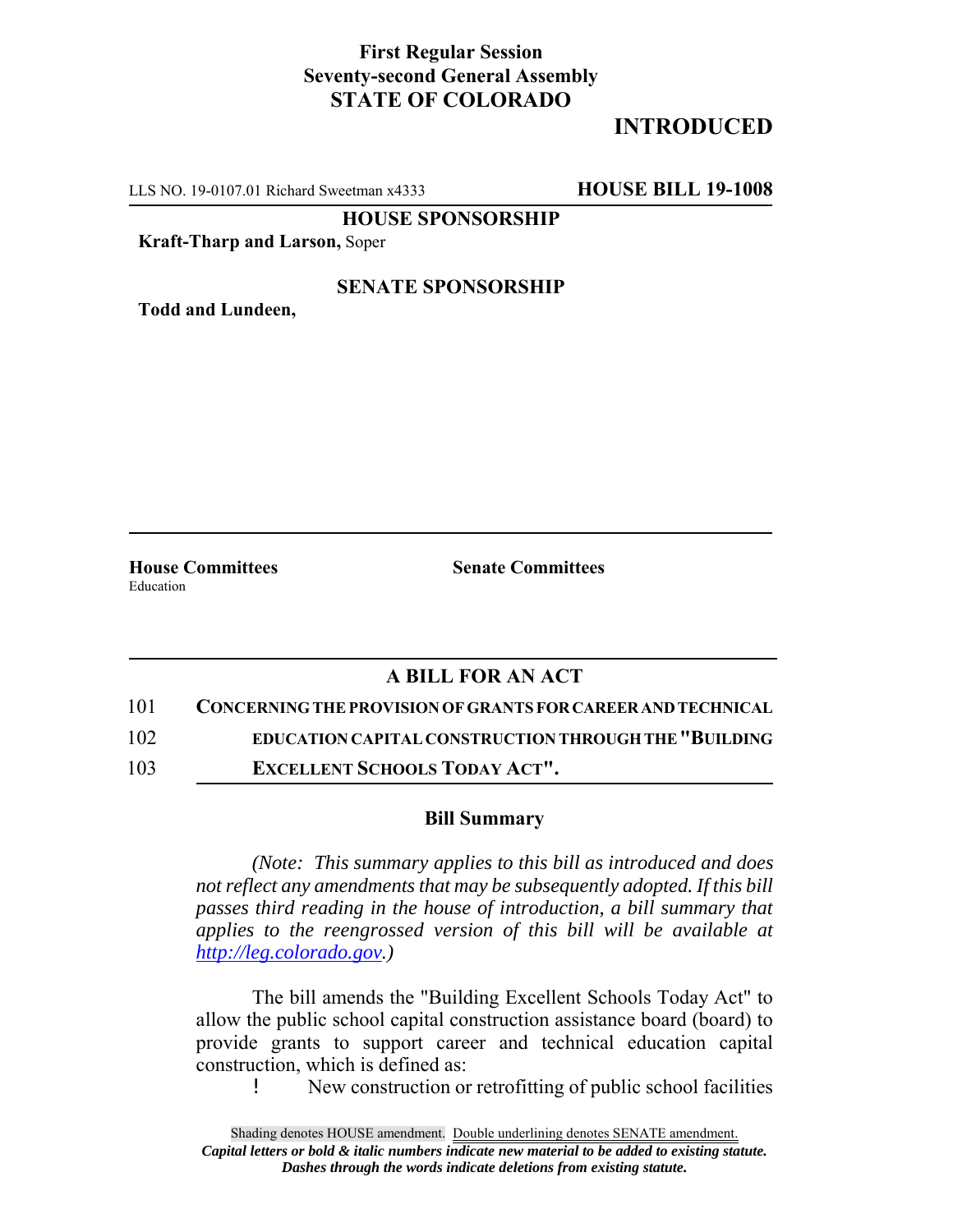for certain career and technical education programs; and ! Equipment necessary for individual student learning and classroom instruction, including equipment that provides access to instructional materials or that is necessary for professional use by a classroom teacher.

The bill requires the board to report annually to the capital development committee and to the education and finance committees of the house of representatives and the senate, or to any successor committees, concerning the issuance and denial of career and technical education capital construction grants during the preceding year.

 *Be it enacted by the General Assembly of the State of Colorado:* **SECTION 1.** In Colorado Revised Statutes, 22-43.7-103, **amend** (6); and **add** (6.7) as follows: **22-43.7-103. Definitions.** As used in this article 43.7, unless the context otherwise requires: (6) "Capital construction" has the same meaning as set forth in section 24-30-1301 (2); except that the term also includes technology, as 8 defined in section 22-43.7-109 (5)(a)(I)(B), AND CAREER AND TECHNICAL EDUCATION CAPITAL CONSTRUCTION. (6.7) "CAREER AND TECHNICAL EDUCATION CAPITAL CONSTRUCTION" MEANS: (a) NEW CONSTRUCTION OR RETROFITTING OF PUBLIC SCHOOL FACILITIES FOR CAREER AND TECHNICAL EDUCATION PROGRAMS THAT 14 SATISFY THE STANDARDS PRESCRIBED IN SECTION 23-8-103 (2); AND (b) EQUIPMENT NECESSARY FOR INDIVIDUAL STUDENT LEARNING AND CLASSROOM INSTRUCTION, INCLUDING EQUIPMENT THAT PROVIDES ACCESS TO INSTRUCTIONAL MATERIALS OR THAT IS NECESSARY FOR PROFESSIONAL USE BY A CLASSROOM TEACHER. **SECTION 2.** In Colorado Revised Statutes, 22-43.7-109, **amend** (5)(b); and **add** (5)(b.5) and (14) as follows: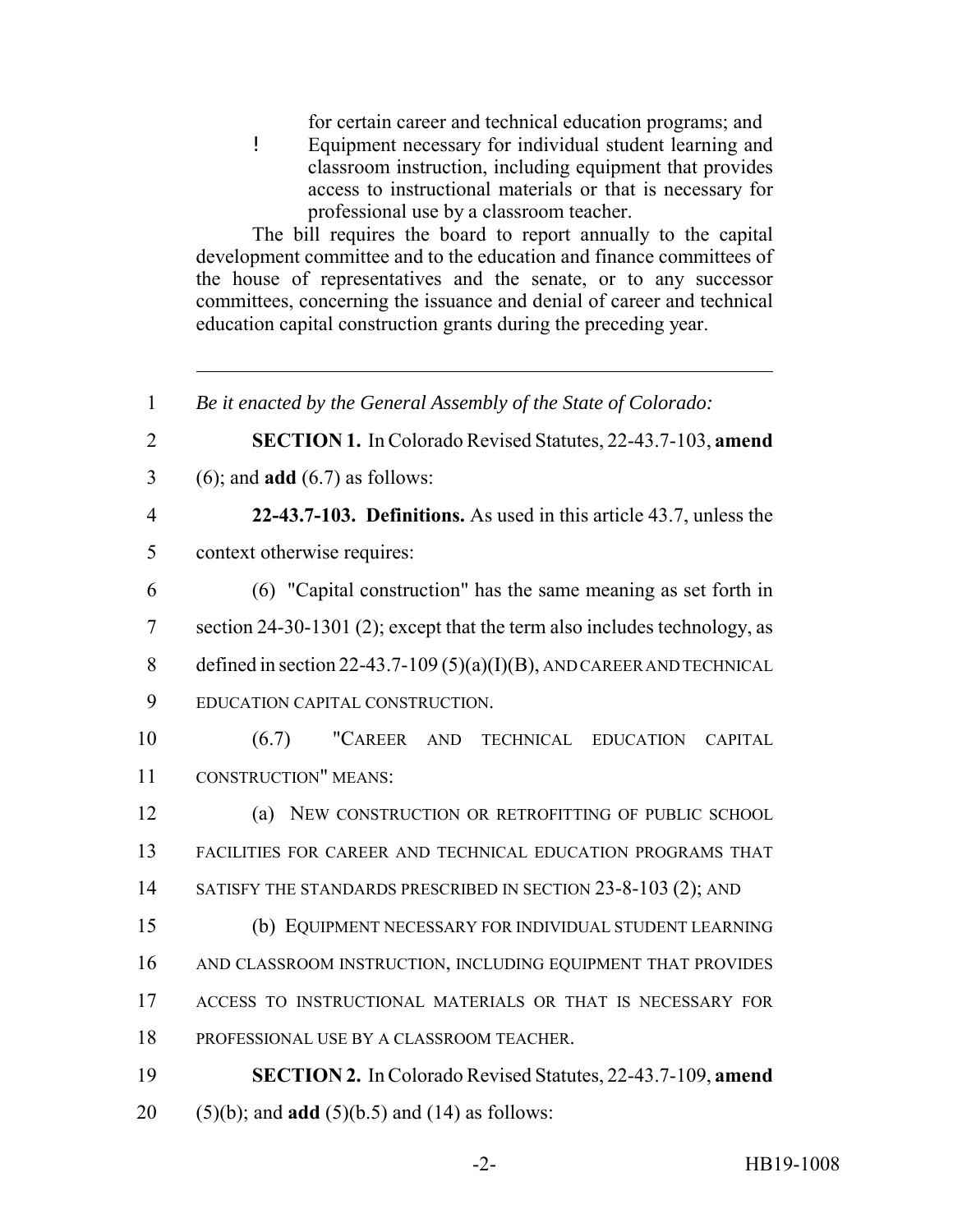**22-43.7-109. Financial assistance for public school capital construction - application requirements - evaluation criteria - local match requirements - technology grants - career and technical education capital construction grants - rules - definition.** (5) The board, taking into consideration the financial assistance priority assessment conducted pursuant to section 22-43.7-108, shall prioritize applications that describe public school facility capital construction projects deemed eligible for financial assistance based on the following criteria, in descending order of importance:

 (b) Projects that will relieve overcrowding in public school facilities, including but not limited to projects that will allow students to 12 move from temporary instructional facilities into permanent facilities; and (b.5) PROJECTS THAT WILL PROVIDE CAREER AND TECHNICAL EDUCATION CAPITAL CONSTRUCTION IN PUBLIC SCHOOL FACILITIES; AND (14) FOR FISCAL YEAR 2019-20 AND FOR EACH SUCCEEDING FISCAL YEAR, THE BOARD, WITH THE SUPPORT OF THE DIVISION AND SUBJECT TO THE APPROVAL OF THE STATE BOARD REGARDING FINANCIAL ASSISTANCE AWARDS AS SPECIFIED IN THIS SECTION, MAY PROVIDE FINANCIAL ASSISTANCE IN THE FORM OF CAREER AND TECHNICAL EDUCATION CAPITAL CONSTRUCTION GRANTS.IN CONJUNCTION WITH ITS ESTABLISHMENT OF AN ANNUAL FINANCIAL ASSISTANCE TIMELINE AS REQUIRED BY SUBSECTION 22 (2)(a) OF THIS SECTION, THE BOARD SHALL ANNUALLY NOTIFY ALL POTENTIAL APPLICANTS, BY SUCH MEANS AS THE BOARD DEEMS APPROPRIATE, THAT IT WILL ACCEPT AND CONSIDER APPLICATIONS FOR FINANCIAL ASSISTANCE IN THE FORM OF CAREER AND TECHNICAL EDUCATION CAPITAL CONSTRUCTION GRANTS. TO BE ELIGIBLE FOR A CAREER AND TECHNICAL EDUCATION CAPITAL CONSTRUCTION GRANT, AN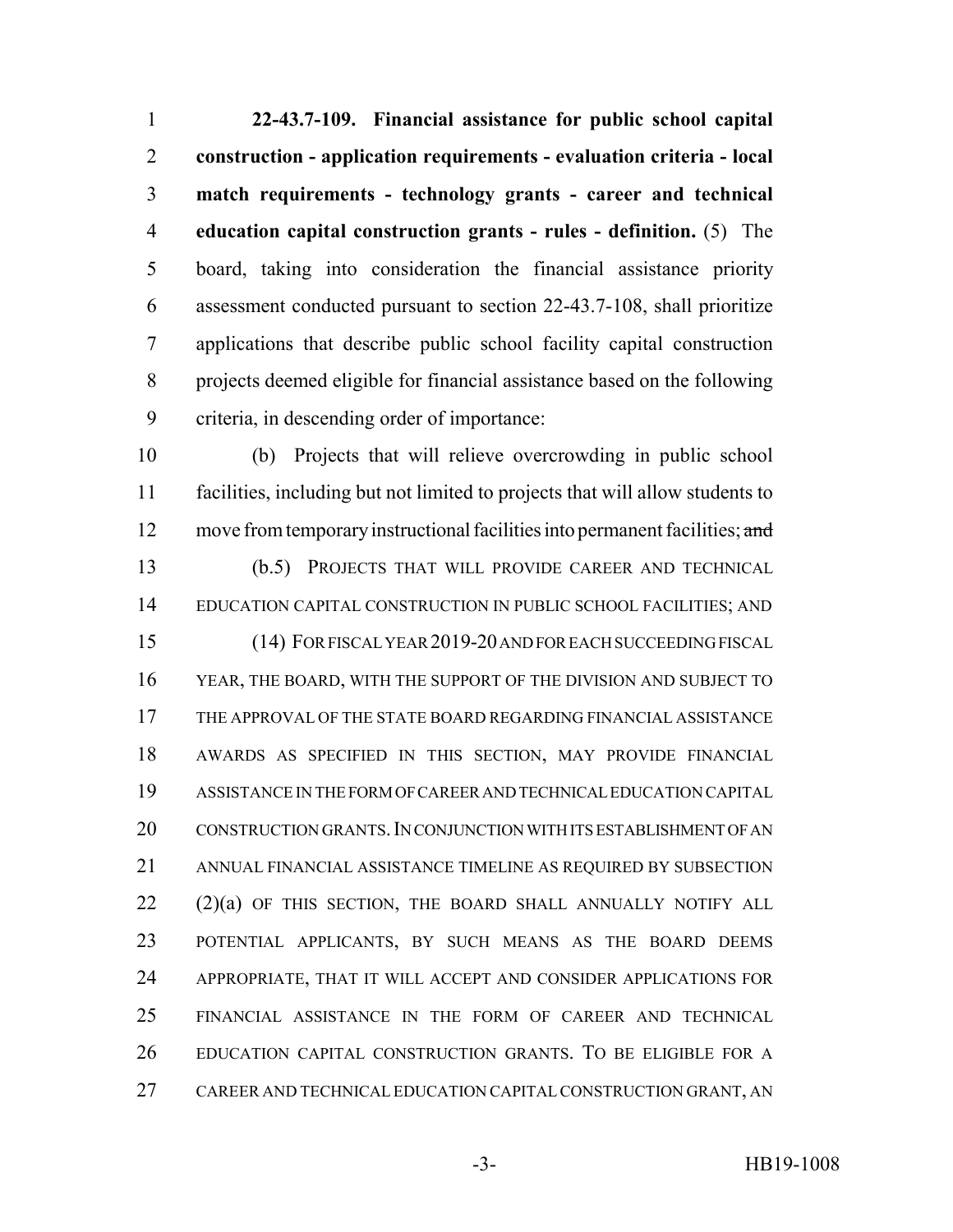APPLICANT FOR FINANCIAL ASSISTANCE MUST APPLY SPECIFICALLY FOR THAT GRANT IN ACCORDANCE WITH THE FINANCIAL ASSISTANCE TIMELINE ESTABLISHED BY THE BOARD PURSUANT TO SUBSECTION (2)(a) OF THIS SECTION AND MUST SUBMIT AN APPLICATION IN THE FORM PRESCRIBED BY THE BOARD PURSUANT TO SUBSECTION (4) OF THIS SECTION. THE BOARD MAY AWARD CAREER AND TECHNICAL EDUCATION CAPITAL CONSTRUCTION GRANTS TO FUND CAREER AND TECHNICAL EDUCATION CAPITAL CONSTRUCTION PROJECTS. IN AWARDING GRANTS, THE BOARD SHALL CONSIDER WHETHER EACH GRANT APPLICATION DESCRIBES A CAREER AND TECHNICAL EDUCATION CAPITAL CONSTRUCTION PROJECT THAT CONCERNS A PROFESSIONAL FIELD THAT IS IDENTIFIED AS A KEY INDUSTRY IN THE MOST RECENT ANNUAL COLORADO TALENT REPORT PRODUCED BY THE STATE WORK FORCE DEVELOPMENT COUNCIL PURSUANT TO SECTION 24-46.3-103 (3).

 **SECTION 3.** In Colorado Revised Statutes, 22-43.7-111, **amend** 16 (1)(a)(III), (1)(a)(IV), and (1)(d) introductory portion as follows:

 **22-43.7-111. Reporting requirements - auditing by state auditor.** (1) Notwithstanding section 24-1-136 (11)(a)(I), no later than February 15, 2010, and no later than each February 15 thereafter, the board shall present a written report to the education and finance committees of the house of representatives and the senate and the capital development committee, or any successor committees, regarding the provision of financial assistance to applicants pursuant to this article 43.7. The report must include, at a minimum:

 (a) An accounting of the financial assistance provided through the prior fiscal year that includes:

(III) A list of the public school facility capital construction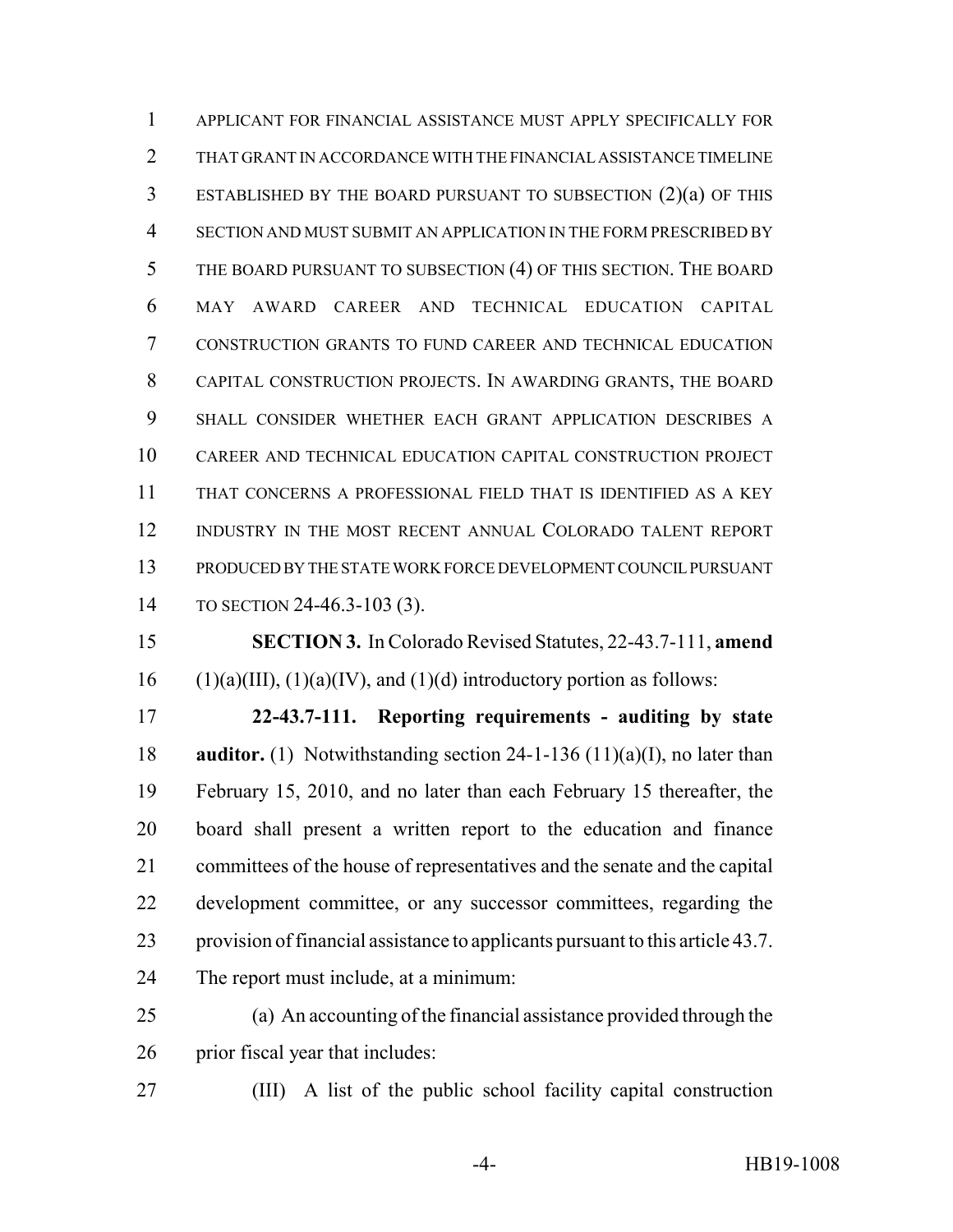projects for which financial assistance has been provided, which must include:

 (A) A sublist of projects for which financial assistance has been provided in the form of technology grants pursuant to section 22-43.7-109  $5 (13)$ ;

 (B) A SUBLIST OF PROJECTS FOR WHICH FINANCIAL ASSISTANCE HAS BEEN PROVIDED IN THE FORM OF CAREER AND TECHNICAL EDUCATION 8 CAPITAL CONSTRUCTION GRANTS PURSUANT TO SECTION 22-43.7-109 (14); (C) A brief description of each project;

 (D) A statement of the amount and type of financial assistance provided for each project and, where applicable, the amount of financial assistance committed to be provided for but not yet provided for each project;

14 (E) A statement of the amount of matching moneys MONEY provided by the applicant for each project and, where applicable, the 16 amount of matching moneys MONEY committed to be provided by the applicant but not yet provided for each project; and

 (F) A summary of the reasons of the board and the state board for providing financial assistance for the project; and

 (IV) A list of the public school facility capital construction projects for which financial assistance has been provided during the prior fiscal year, which must include:

 (A) A sublist of projects for which financial assistance has been provided in the form of technology grants pursuant to section 22-43.7-109 (13);

 (B) A SUBLIST OF PROJECTS FOR WHICH FINANCIAL ASSISTANCE HAS BEEN PROVIDED IN THE FORM OF CAREER AND TECHNICAL EDUCATION